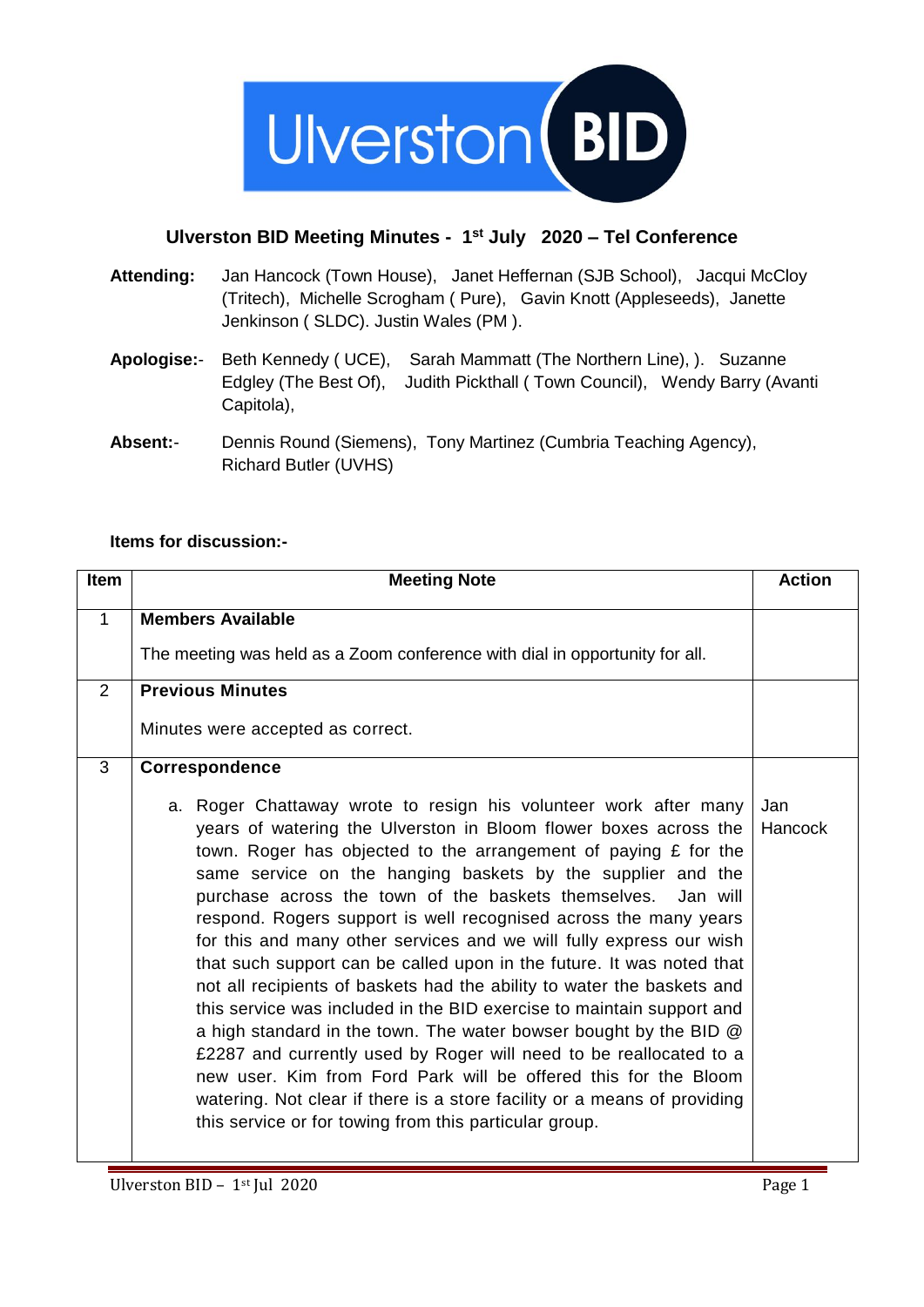|   |                                                                                                                                                                                                                                       | b. Traffic Calming measures. SLDC are due to introduce on a so called<br>temporary basis a 20mph speed limit to town centre streets including<br>King St, Queen St, but not Fountain St in early July. This following<br>requests from town centre traders and lobbied by Michelle.                                                                                                                                                                                                                       |        |
|---|---------------------------------------------------------------------------------------------------------------------------------------------------------------------------------------------------------------------------------------|-----------------------------------------------------------------------------------------------------------------------------------------------------------------------------------------------------------------------------------------------------------------------------------------------------------------------------------------------------------------------------------------------------------------------------------------------------------------------------------------------------------|--------|
|   |                                                                                                                                                                                                                                       | c. Social Media Rant. A series of complaints were noted on Facebook<br>regarding the music introduced at the Market Cross for the week of<br>shop opening. This was a temporary initiative to give the town some<br>life after lockdown. Follow up discussions have calmed the objection<br>and overall the reaction from traders and public was positive. If we<br>wanted to reintroduce a more permanent mean of speakers and plug<br>ins for the future then a rethink of logistics would be required. |        |
|   |                                                                                                                                                                                                                                       | d. Little Kings request for baskets. No baskets were supplied to the<br>Kings Head pub on Queen St after earlier discussions from last year<br>and subsequently during alterations. The matter has been resolved<br>by Jan following discussion.                                                                                                                                                                                                                                                          |        |
|   |                                                                                                                                                                                                                                       | e. Request from Wendy for accounts to share with LVA. These are<br>available as a public record and a summary without all annotated<br>notes is the best format for discussion. Jacqui is preparing latest for<br>the revote papers and will include same to Wendy.                                                                                                                                                                                                                                       | Jacqui |
|   |                                                                                                                                                                                                                                       | f. Healthy Town Delegate. Ulverston is the first town in Cumbria to be<br>given the status and invited to a wide reaching international<br>organised meeting to consider what this group can deliver. Justin to<br>zoom in Friday 3rd Jul.                                                                                                                                                                                                                                                                | Justin |
|   |                                                                                                                                                                                                                                       | g. Car Park Initiative update. Disappointed that no date fixed for this<br>buy down price intuitive only noted as-- "sometime in July" by SLDC.                                                                                                                                                                                                                                                                                                                                                           |        |
| 4 | <b>Finance</b>                                                                                                                                                                                                                        |                                                                                                                                                                                                                                                                                                                                                                                                                                                                                                           |        |
|   |                                                                                                                                                                                                                                       | SLDC have advanced 50% of the delayed BID levy and covers the period<br>from Apr to 22nd Oct 2020 @ £31,568. They have also included a £7k<br>catch up payments from 2018 with no further prompt. (2019 & 2020 may still<br>be outstanding).                                                                                                                                                                                                                                                              |        |
|   | If we continue to do all the activities on our list we are forecast to have a<br>surplus of £37k at Oct. However after the vote date we still have a<br>commitment that is to be financed e.g. the car park initiative for two years. |                                                                                                                                                                                                                                                                                                                                                                                                                                                                                                           |        |
|   |                                                                                                                                                                                                                                       | Overall a review in Sept is anticipated to look at any surplus we may need<br>to deal with at revote.                                                                                                                                                                                                                                                                                                                                                                                                     |        |
|   |                                                                                                                                                                                                                                       | Cash at bank at present is £83k                                                                                                                                                                                                                                                                                                                                                                                                                                                                           |        |
|   |                                                                                                                                                                                                                                       | Debtors' still on the list are now reduced with payments received following<br>some prompts. Minor outstanding levies are left which will probably not be<br>chased and SLDC not encouraged to do so.                                                                                                                                                                                                                                                                                                     |        |
|   |                                                                                                                                                                                                                                       | We have achieved > 95% of collection from levy payers.                                                                                                                                                                                                                                                                                                                                                                                                                                                    |        |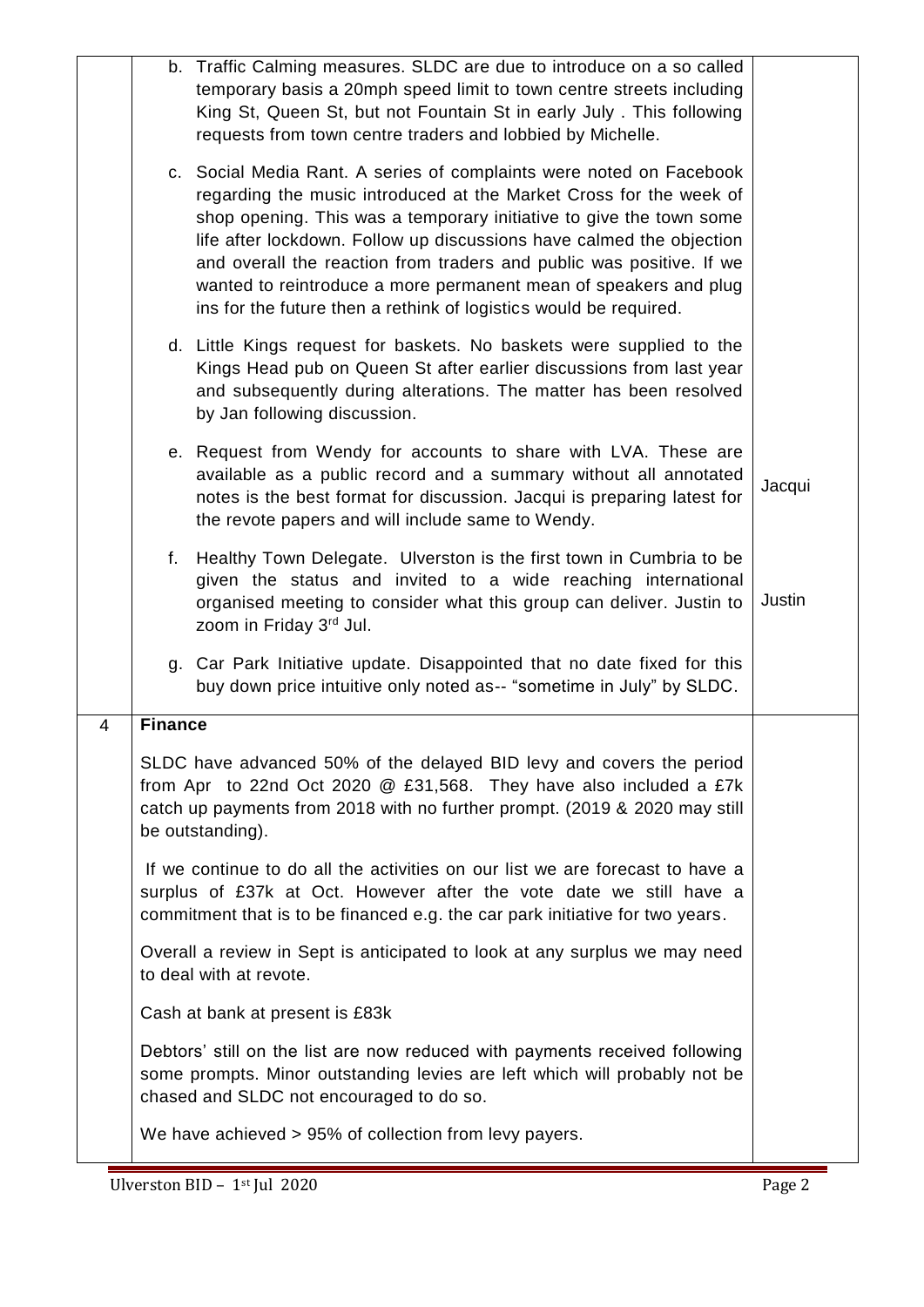| 5              | <b>Reopening Update.</b>                                                                                                                                                                                                                                                                                                                                                                                                                                                                                                                                         |                          |
|----------------|------------------------------------------------------------------------------------------------------------------------------------------------------------------------------------------------------------------------------------------------------------------------------------------------------------------------------------------------------------------------------------------------------------------------------------------------------------------------------------------------------------------------------------------------------------------|--------------------------|
|                | Pavement stickers completed ready for June reopening with some having to<br>be replaced due to weather. Banners and bollard covers complete and<br>Loyal Free app & Choose up to speed. Gateway signs also replaced.                                                                                                                                                                                                                                                                                                                                             |                          |
|                | Signs redesigned for July push with a further 300 stickers and 250 posters<br>issued to all businesses scheduled to open 4th Jul. Some Tri-Signs will be<br>attached to existing sign posts in next few weeks with lists and locations of<br>businesses in town.                                                                                                                                                                                                                                                                                                 | Justin                   |
|                | In the main the signage has been well received to get reopening on a safe<br>platform.                                                                                                                                                                                                                                                                                                                                                                                                                                                                           |                          |
|                | The town Wi-Fi tracking data is still not available for use to analyse any<br>information for future actions.                                                                                                                                                                                                                                                                                                                                                                                                                                                    | Justin                   |
|                | The CCC are to temporarily widen the footpaths on New Market St and King<br>St with cones to allow pedestrian flow securing social distancing. This will<br>displace a number of car park options which may satisfy social distancing<br>but could impact accessibility to town shopping. Some resident parking will<br>be offered car park licences in lieu. We need to make sure this measure<br>has the right impact and not be unnecessarily restrictive.                                                                                                    |                          |
| 6              | <b>Ulverston Now</b>                                                                                                                                                                                                                                                                                                                                                                                                                                                                                                                                             |                          |
|                | The BID has commissioned a Ulv Now mag to be released in the next 2/3<br>weeks working with Helen at the Book Shack and others to issue articles<br>and information about the Towns readiness and accessibility. All good news<br>stories.                                                                                                                                                                                                                                                                                                                       |                          |
| $\overline{7}$ | Draft Letter demand to BID Levy payers                                                                                                                                                                                                                                                                                                                                                                                                                                                                                                                           | Jan                      |
|                | First draft explaining to current BID Levy payers discussed and to be                                                                                                                                                                                                                                                                                                                                                                                                                                                                                            | Hancock.                 |
|                | amended following suggestions. Jan to update and distribute ready for<br>$16/18$ <sup>th</sup> July issue.                                                                                                                                                                                                                                                                                                                                                                                                                                                       | All                      |
|                | The notice of ballot is a separate communication to be issued to the<br>public stating the proposal to renew the Ulverston BID<br>This was<br>reviewed and agreed & Jan to ratify to SLDC.                                                                                                                                                                                                                                                                                                                                                                       | Jan<br><b>Hancock</b>    |
| 8              | <b>Business Plan</b>                                                                                                                                                                                                                                                                                                                                                                                                                                                                                                                                             |                          |
|                | Still accommodating changes but with the main objectives and<br>documentary approved at Cabinet, further modification is about<br>appearance and images. General comments suggest too many repeat<br>pictures and not of a tech nature to fully represent the Business<br>offering of Ulverston. Whilst some copyright issues will arise, general<br>photos to be improved. Justin to request from Siemen and Jan to<br>commission Sophie to look at other areas. Pictures featuring The Bay<br>Horse, Bardsea Caravan Park, Forge Europa, Tritech, others to be | Justin<br>Jan<br>Hancock |